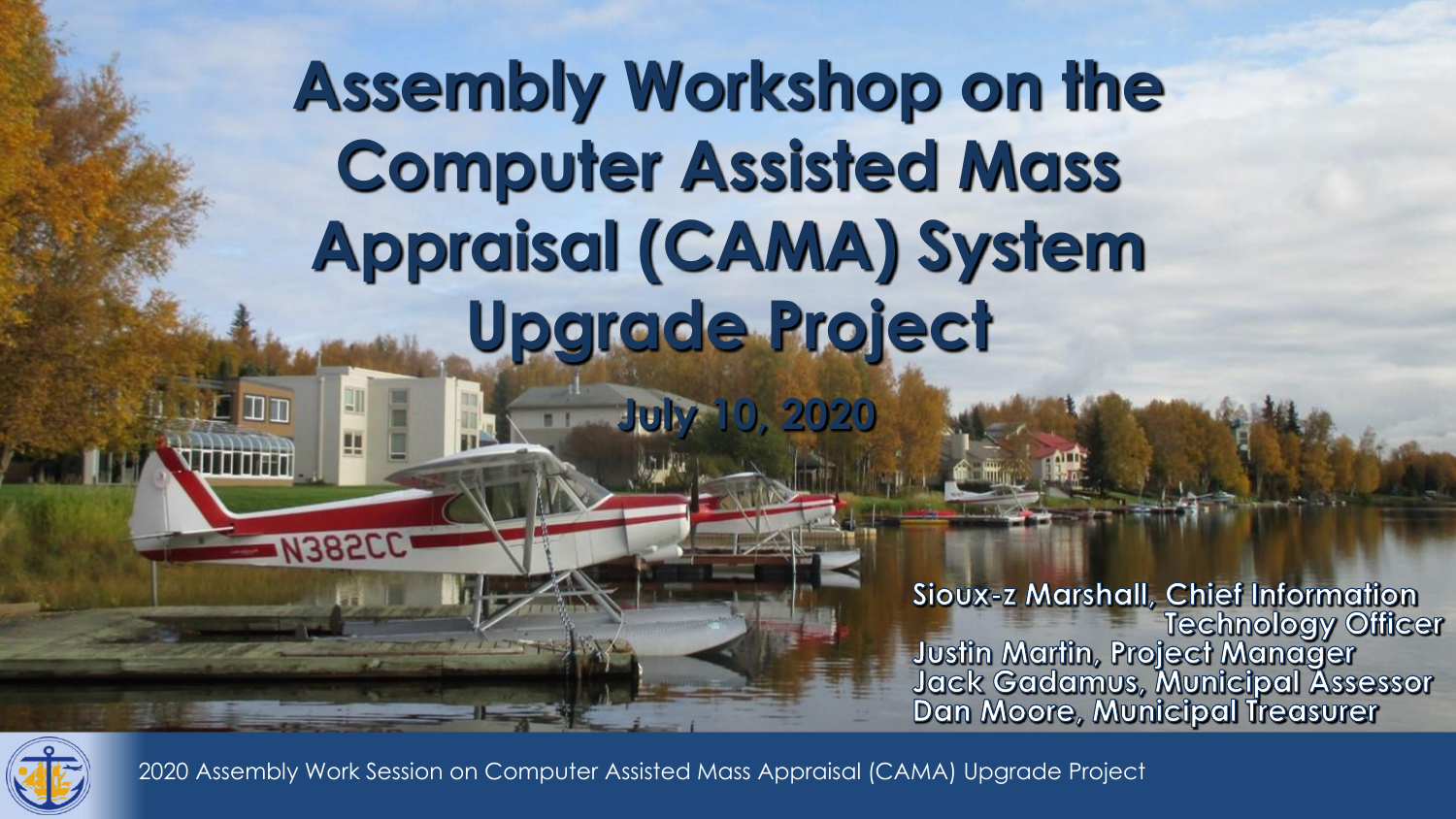### Today's Agenda

- Update on the CAMA Upgrade project
- Proposed Municipal Code Changes
- AM 395-2020 for Software Maintenance

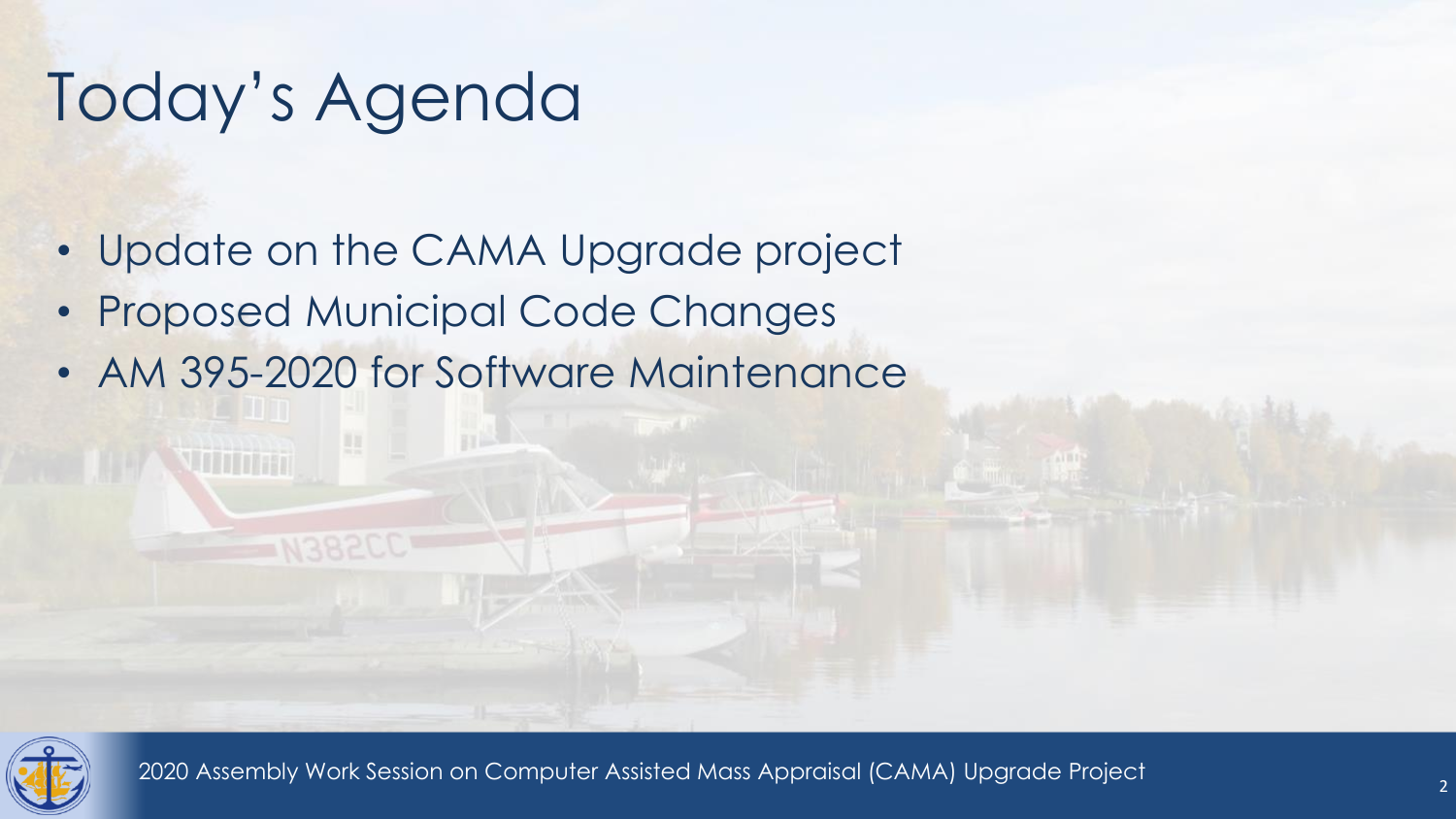## What is CAMA?

- Computer-Assisted Mass Appraisal (CAMA)
- Supports: Property Appraisal & Tax Billing
- 30 year-old technology
	- Runs on a mainframe
	- Difficult to find technical support for old system
	- No longer supported by the vendor
	- Any system change is a HUGE effort

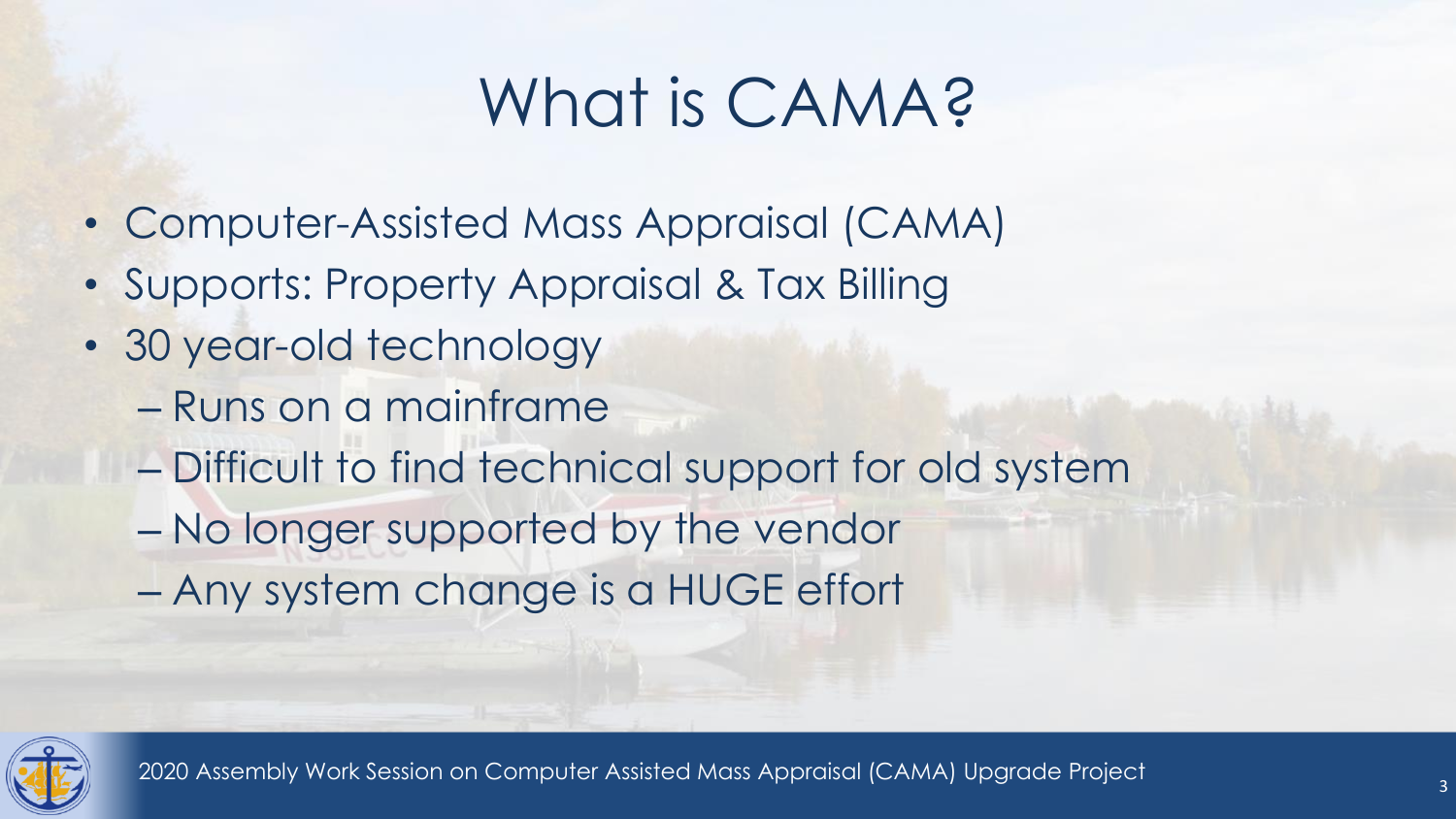## CAMA Upgrade Project Overview

- Using the software vendor to perform the upgrade Tyler Technologies
- Installing and configuring the latest version of the software "iasWorld"
- Move off of mainframe and will run on a Microsoft Server
- Upgrade is following an "off the shelf" philosophy changing business process and not customizing code
- Will allow future code changes to be quickly implemented
- Current Go-live estimate: Q3 2021

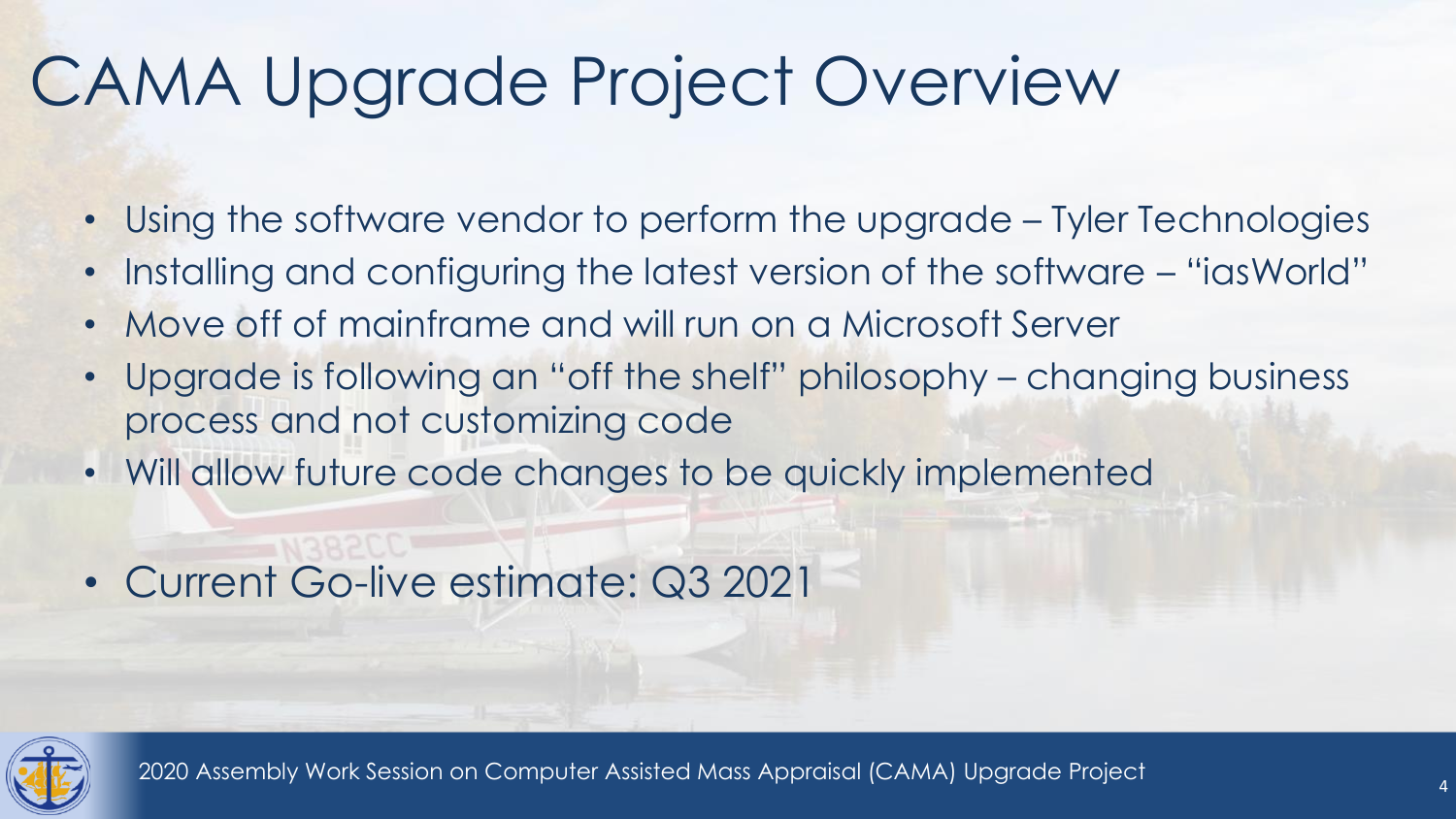## CAMA Upgrade Project Timeline



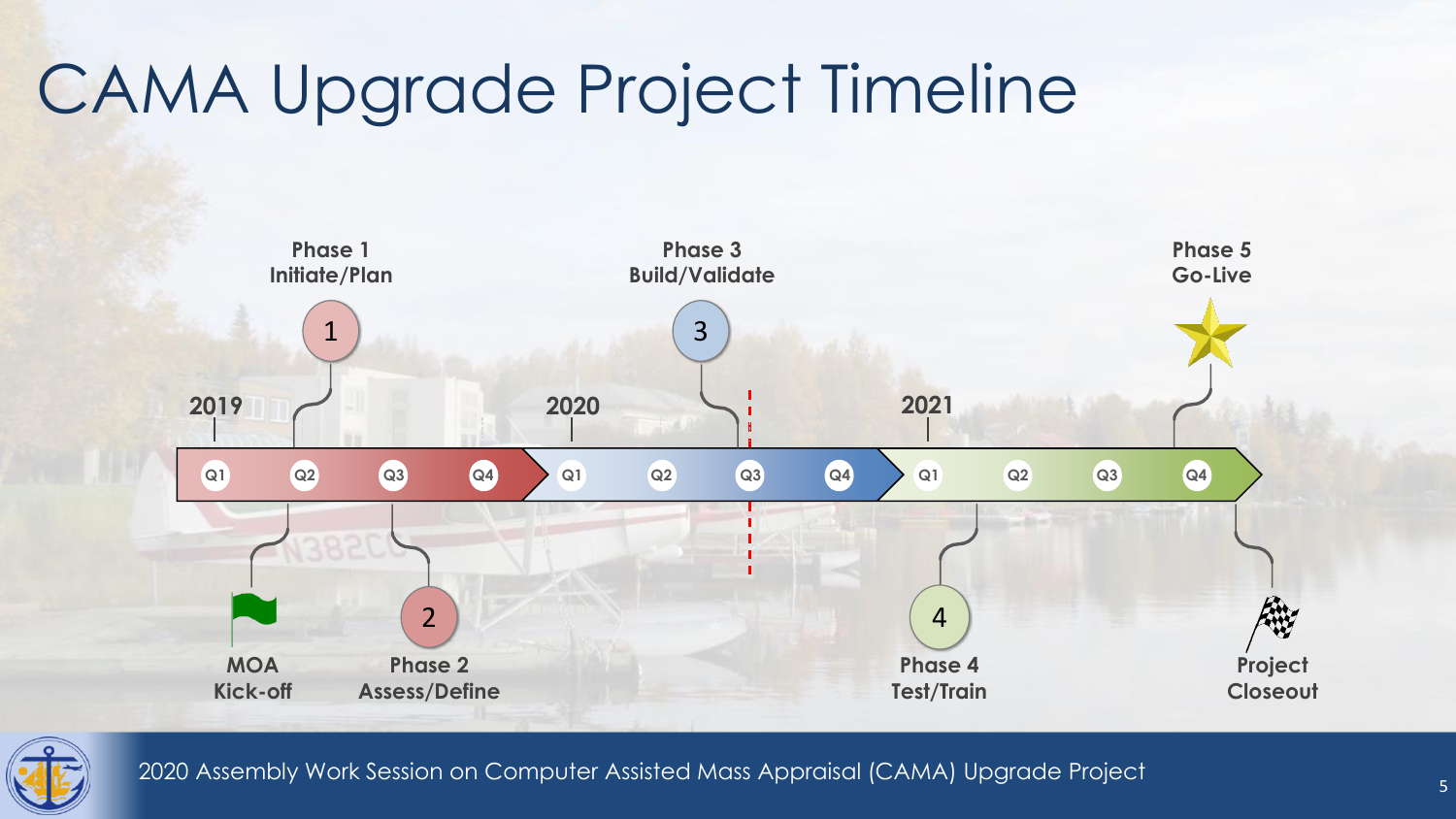## CAMA Upgrade Project Capital Budget

### • Capital budget: \$7.173m (AR 2017-335)

| <b>Category</b>                | 2017 Estimate  | <b>Current Estimate</b> | <b>Change</b> |
|--------------------------------|----------------|-------------------------|---------------|
| System License \$1.257m        |                | \$1.193m                | \$64k         |
| Tyler Services \$2.279m        |                | \$2.456m                | \$177k        |
| Professional Services \$2.386m |                | \$973k                  | \$1.4m        |
| MOA Labor \$1.211m             |                | \$620k                  | \$591k        |
| Misc. Hardware                 | \$40k          | \$131k                  | <b>\$91k</b>  |
|                                | Total \$7.173m | \$5.373m                | \$1.8m        |

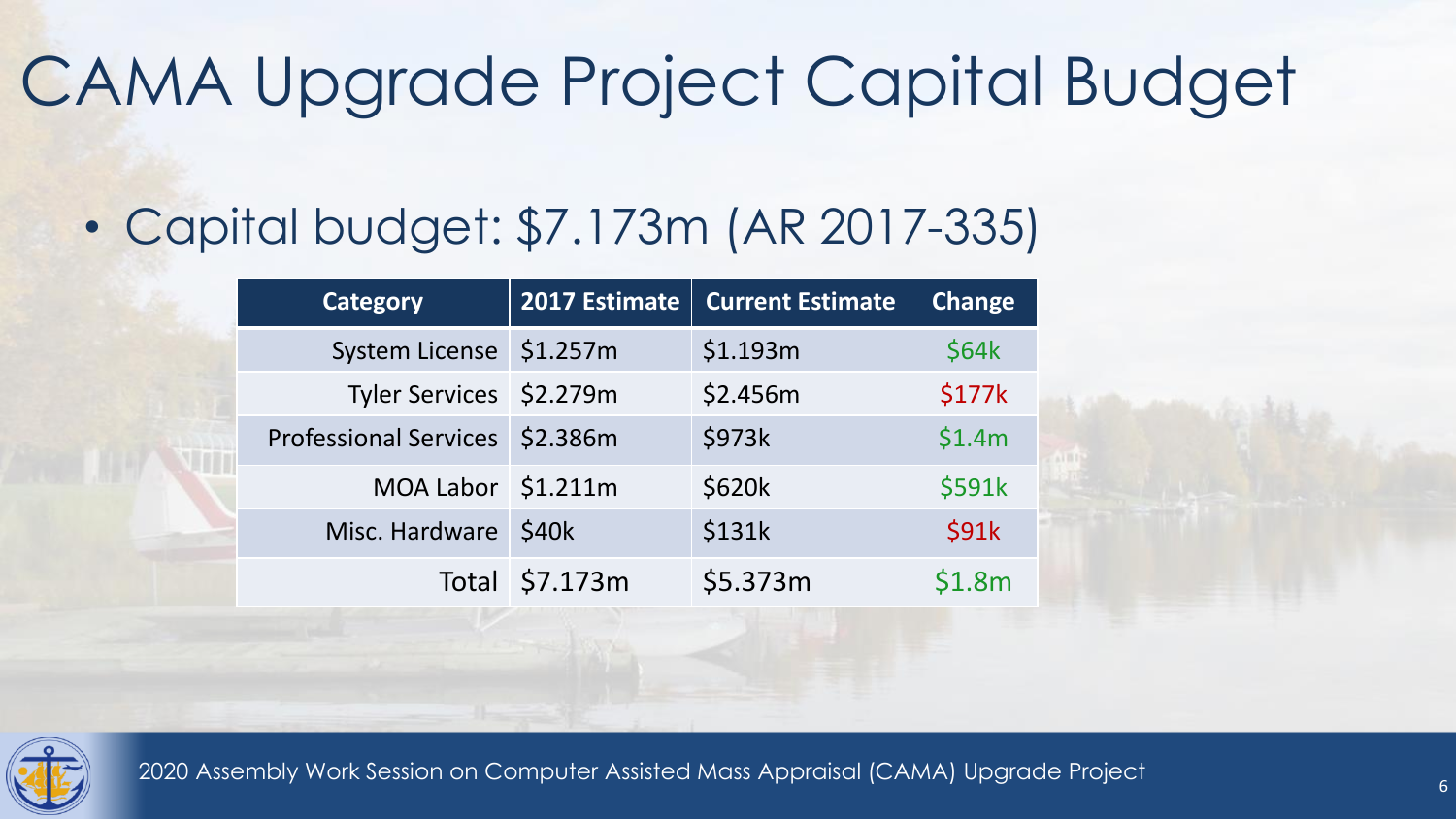### Ordinance Changes

Overall Objective for Ordinance Change: Taxpayer equity, government efficiency, and process improvement for new CAMA system



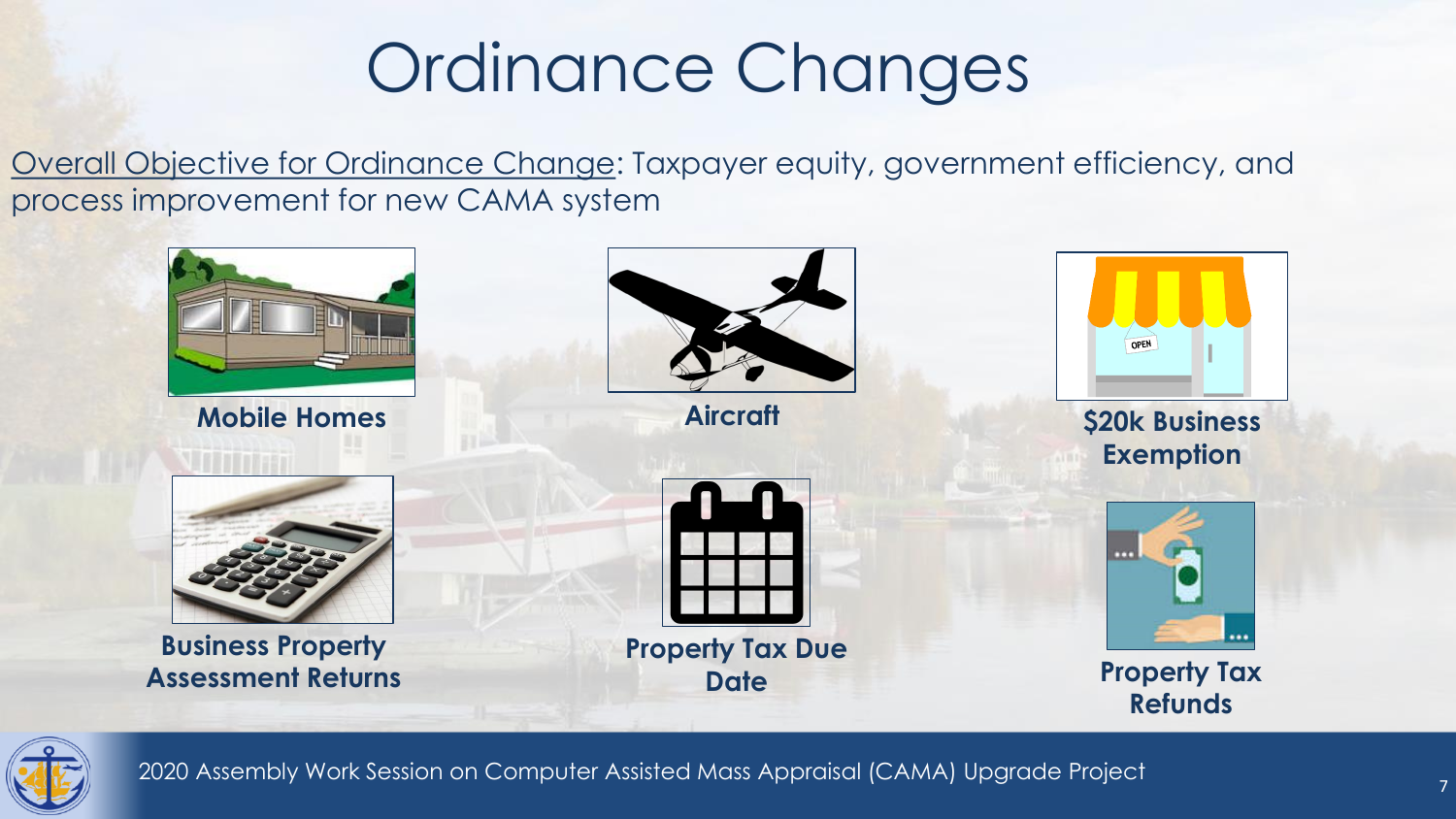### Mobile Homes



### Proposed Change: exempt all privately owned mobile homes under AMC 12.15

All mobile homes are assessed at full and true value, ~3% of Personal Property tax roll

#### **Current Proposed**

- Exempt all privately owned mobile homes
- Continue to assess mobile homes owned by business

### Benefit:

- Provides similar dollar tax savings as most single-family homes with a residential exemption
- Increased assessment and tax collection efficiency

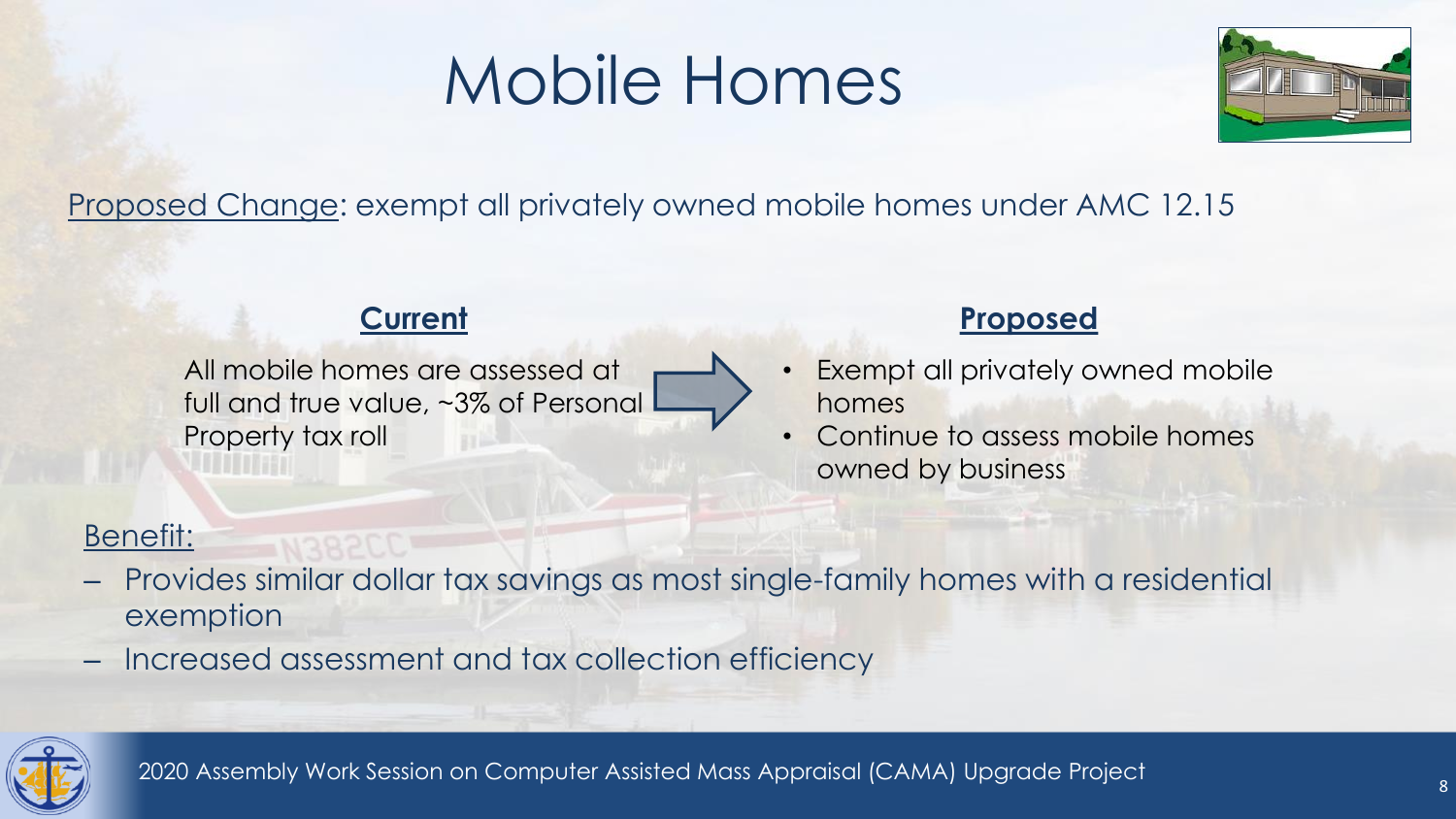## Aircraft



Proposed Change: tax non-regular scheduled business aircraft to pay a tax based on the weight of the plane under 12.08

• Non-Regular schedule aircraft pay a registration tax: \$75 for single engine, \$125 for two or more.



• This includes personal owned **aircraft** 

#### **Current Proposed**

- Non-regular scheduled business aircraft pay a tax based on weight
- This would not include personal owned aircraft

#### Benefit:

- Personal owned aircraft would be treated like other personal property such as boats or snow machines, i.e. not taxed
- This would bring businesses with aircraft closer to equity with other businesses

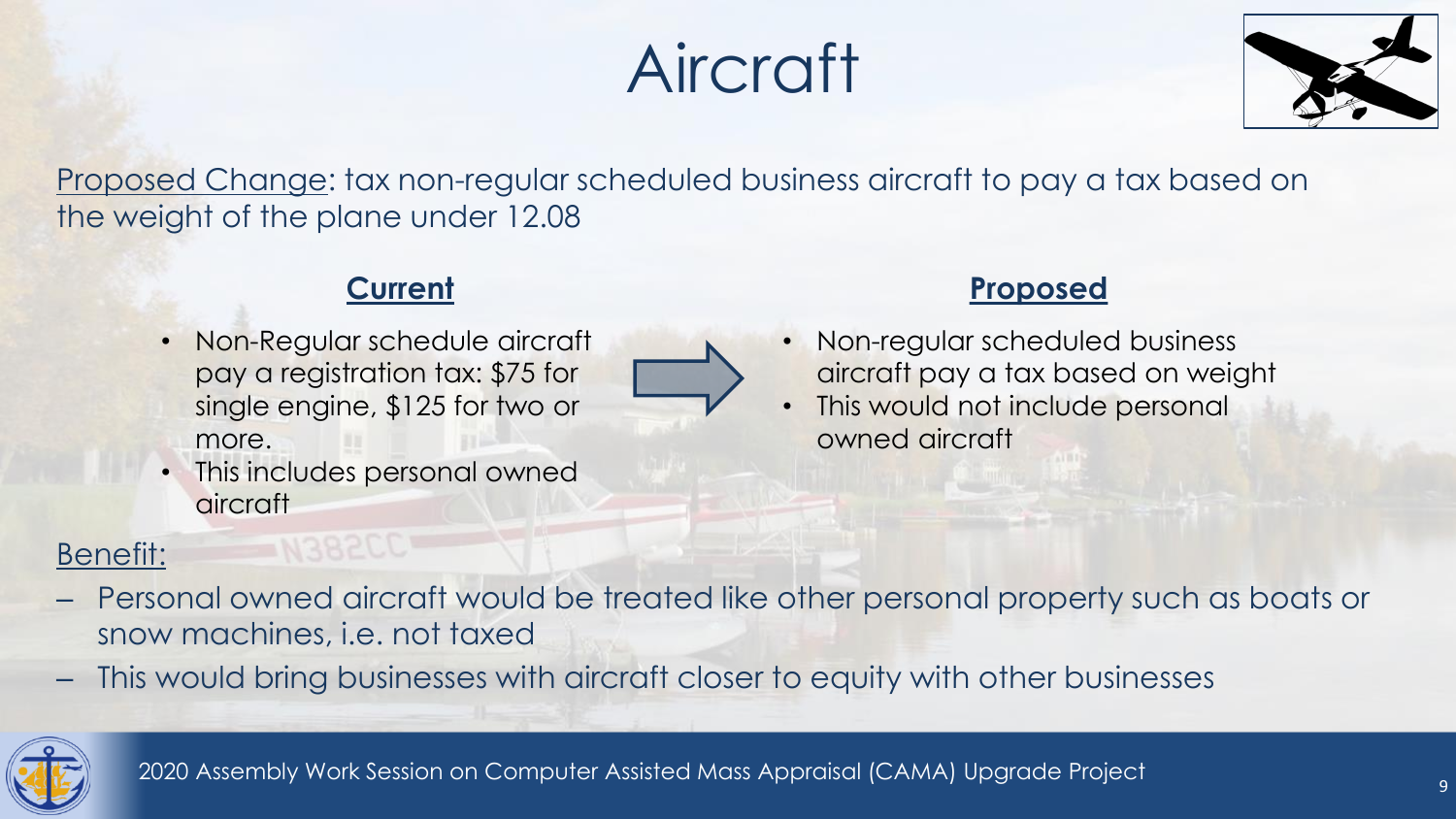## Personal Property Business Exemption



Proposed Change: Increase the personal property business exemption to \$50,000

The first \$20,000 of business property is exempt



#### **Current Proposed**

The first \$50,000 of business property is exempt

### Benefit:

- In 2008, the residential exemption increased from 10% up to \$20,000 to 20% up to \$50,000. This change would bring the personal property business exemption commensurate with the residential exemption
- Further extends tax relief to all businesses

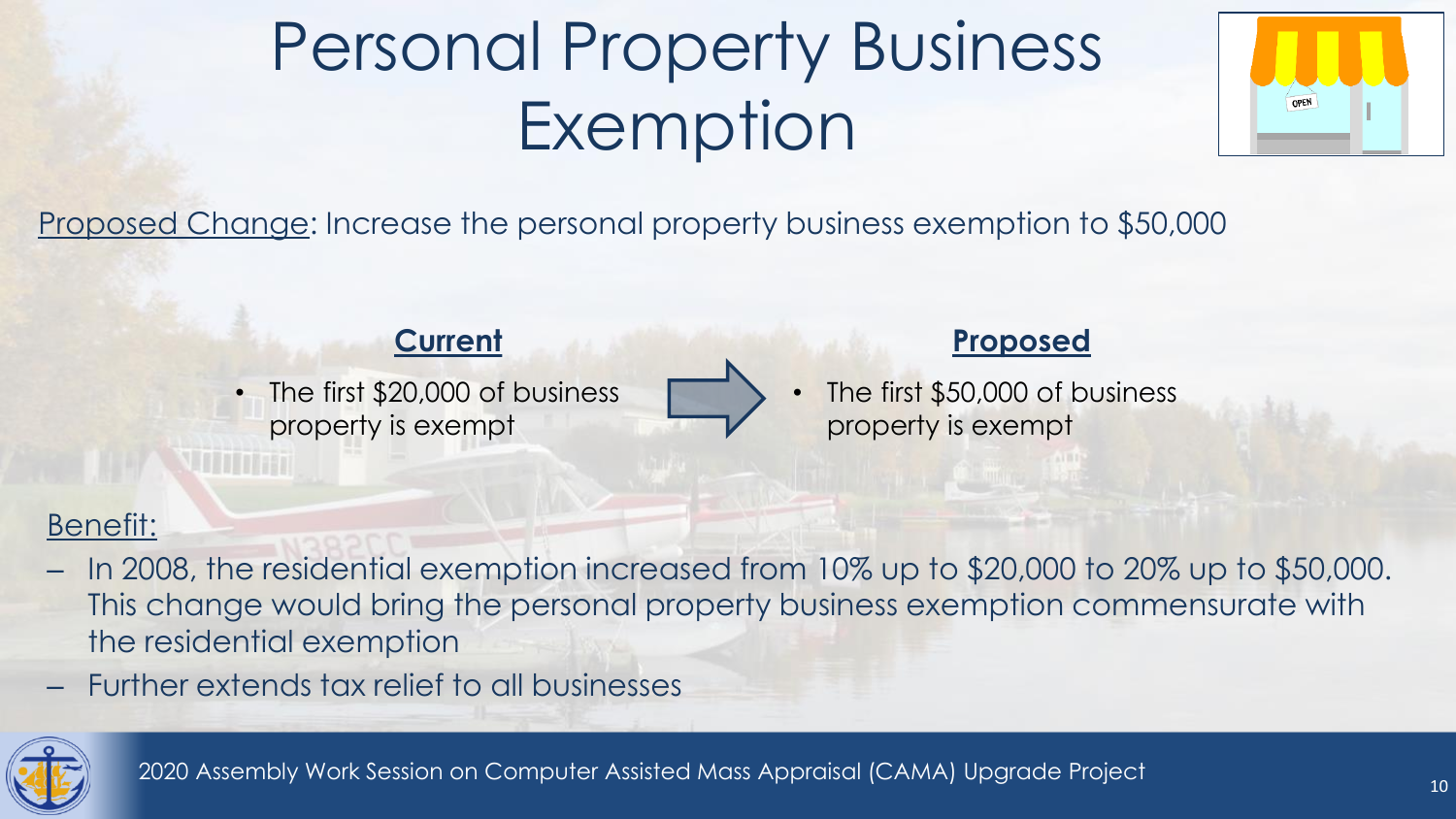## Business Property Assessment Returns (BPAR)



Proposed Change: Add a penalty for personal property business non-filers

• 10% penalty for late filing 10% penalty for non-filer



#### **Current Proposed**

- 10% penalty for late filing
- 20% penalty for non-filer

### Benefit:

- Increased efficiency for staff as non-filer estimates are labor intensive
- Increasing penalty for non-filers providers differentiation with late filers

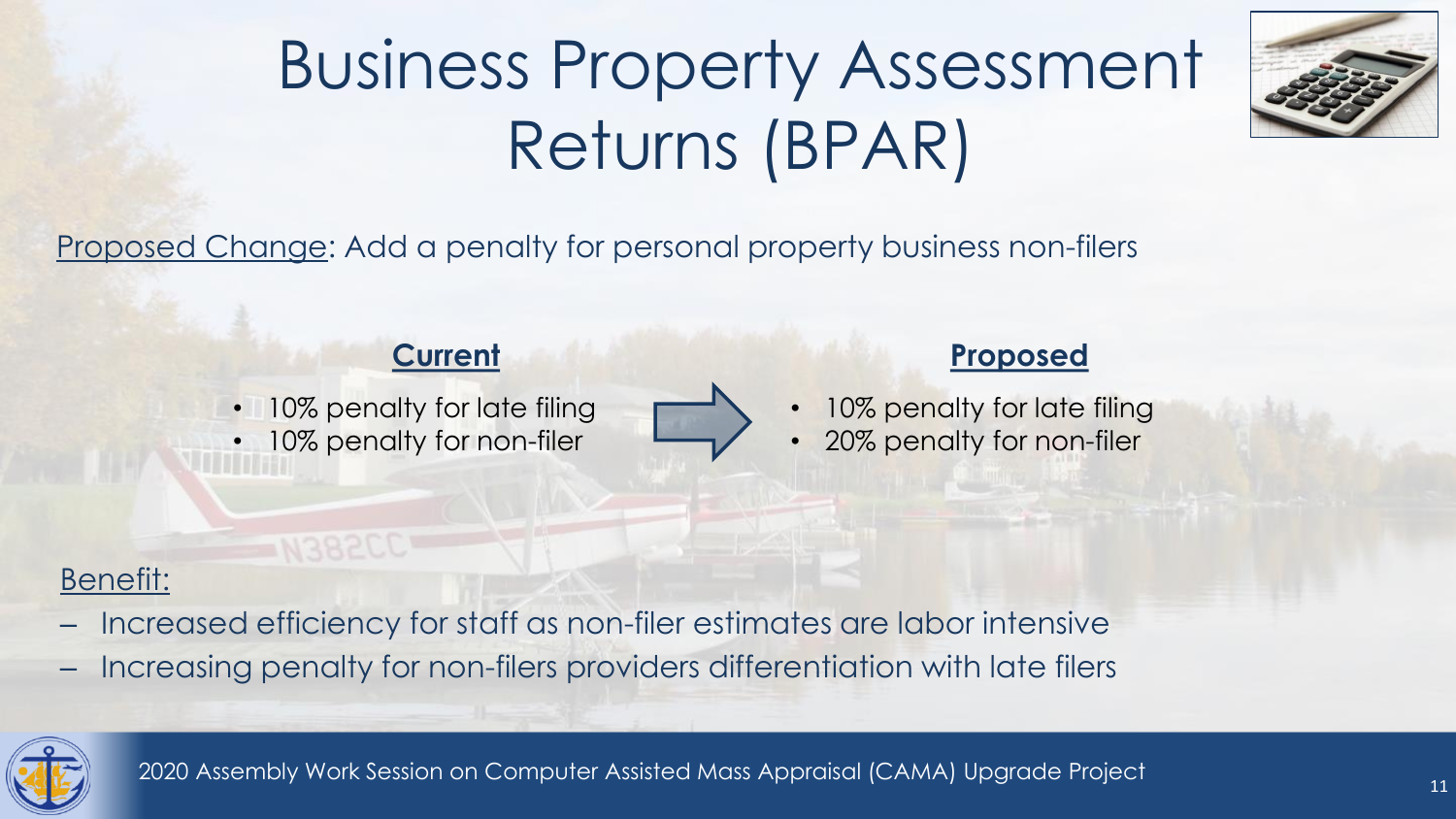## Property Tax Due Date



Proposed Change: Change the real property tax due date to the end of the month AMC 12.15.060

- Real property 1<sup>st</sup> and 2<sup>nd</sup> half due dates are on June 15<sup>th</sup> and August 15<sup>th</sup>
- Accrual of interest is charged midmonth for real property during summer months and at month-end for all other billing cycles

### Benefit:

- Provides additional time for real property owners to pay taxes
- This would make interest calculation the same for real property and personal property and reduce confusion by eliminating differences in billing / interest accrual cycles.



#### **Current Proposed**

- Real property  $1<sup>st</sup>$  and  $2<sup>nd</sup>$  half due dates cited each year in an Assembly Resolution would change to month-end due dates (i.e., June 30 and August 31)
- Accrual of interest charged would then be charged on the first day of the month following the due date, for all billing cycles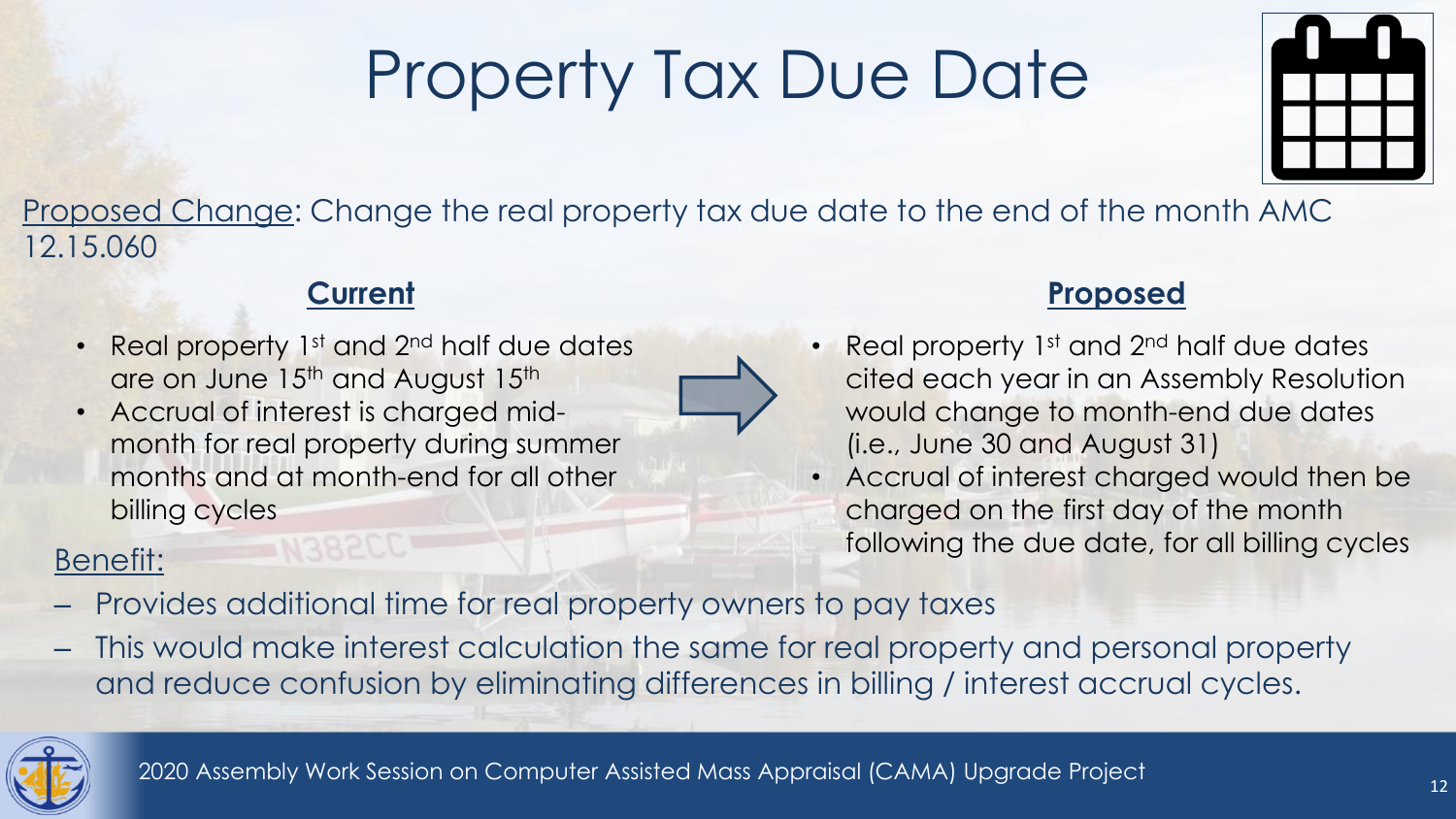### Property Tax Refunds



### Proposed Change: Allow taxpayers to transfer money between accounts

• Restrictions on transfer of excess property taxes paid on one parcel to a related parcel



#### **Current Proposed**

• Allow transfers of overpayment on one parcel to one or more parcels having an unpaid balance, if same owner is identified for all such parcels

### Benefit:

- Improves accuracy and timeliness of property tax billing account information
- Reduces volume of refund processing for property tax accounts
- Increases staff efficiency and save personnel and operation costs

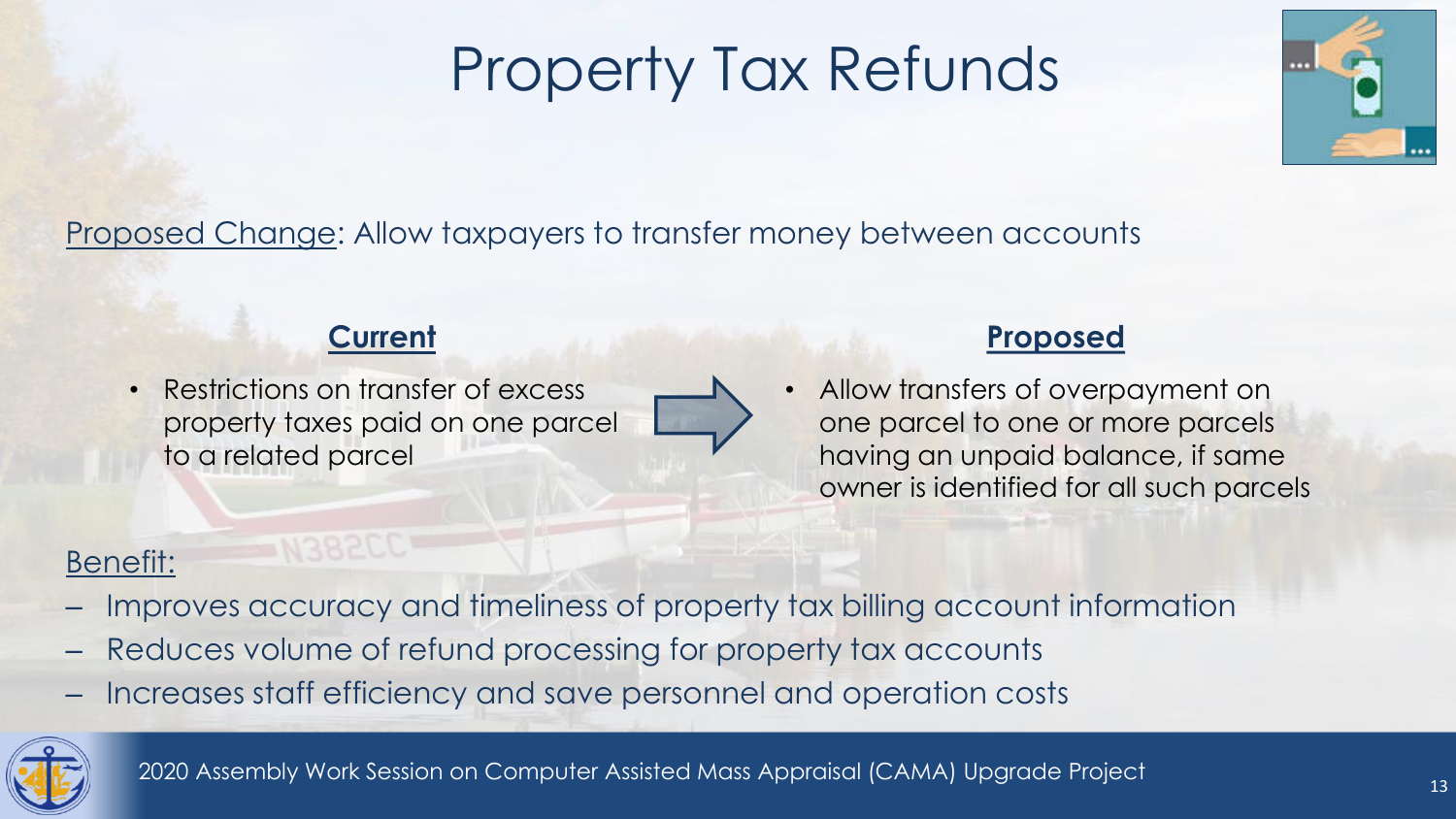## Software Maintenance

- AM 395-2020 on Tuesday's agenda
- What is it?
	- Operating Expense for Software Maintenance
	- Sole source purchase Tyler Technologies
	- Tyler Technologies is original author

| Year                       | $ Cost^* $  |  |
|----------------------------|-------------|--|
| <b>Base Year</b>           | \$231,760   |  |
| <b>Option Year 1</b>       | \$243,348   |  |
| <b>Option Year 2</b>       | \$255,515   |  |
| <b>Option Year3</b>        | \$268,291   |  |
| <b>Option Year 4</b>       | \$281,706   |  |
| <b>Total Not To Exceed</b> | \$1,280,620 |  |

\*Maximum annual increase of 5%

| <b>2018 Contract</b>                       |             |  |  |  |
|--------------------------------------------|-------------|--|--|--|
| <b>Tyler Software License</b>              | \$1,193,685 |  |  |  |
| iasWorld CAMA                              |             |  |  |  |
| iasWorld Tax                               |             |  |  |  |
| ias World Inquiry and Appeals              |             |  |  |  |
| ias World Personal Property                |             |  |  |  |
| ias World Delinquent Tax                   |             |  |  |  |
| ias World Field Mobile                     |             |  |  |  |
| ias World Public Access                    |             |  |  |  |
| iasWorld SmartFile                         |             |  |  |  |
| <b>Tyler Cashiering</b>                    |             |  |  |  |
|                                            |             |  |  |  |
| <b>Implementation Services</b>             | \$2,456,315 |  |  |  |
| <b>Project Management Services</b>         | \$418,165   |  |  |  |
| Initiate & Plan                            | \$40,330    |  |  |  |
| Installation                               | \$25,245    |  |  |  |
| Assess & Define                            | \$335,480   |  |  |  |
| <b>Buld &amp; Validate</b>                 | \$754,830   |  |  |  |
| <b>Reports &amp; Forms</b>                 | \$48,865    |  |  |  |
| <b>Conversion Services</b>                 | \$120,805   |  |  |  |
| <b>Configuration &amp; Customization</b>   | \$105,640   |  |  |  |
| <b>Training &amp; Documentation</b>        | \$67,070    |  |  |  |
| Cutover/Go-Live Support                    | \$93,185    |  |  |  |
| <b>Testing</b>                             | \$67,070    |  |  |  |
| iasWorld Field Mobile                      | \$68,000    |  |  |  |
| ias World Public Access                    | \$64,825    |  |  |  |
| iasWorld SmartFile                         | \$94,585    |  |  |  |
| <b>Modification Development</b>            | \$240,000   |  |  |  |
| <b>Tyler Cashiering</b>                    | \$69,020    |  |  |  |
| Professional Services Discount (\$156,800) |             |  |  |  |
|                                            |             |  |  |  |
| <b>Total Tyler Up-Front</b>                | \$3,650,000 |  |  |  |
|                                            |             |  |  |  |
| <b>Ongoing Maintenance</b>                 |             |  |  |  |
| iasWorld                                   | \$231,760   |  |  |  |